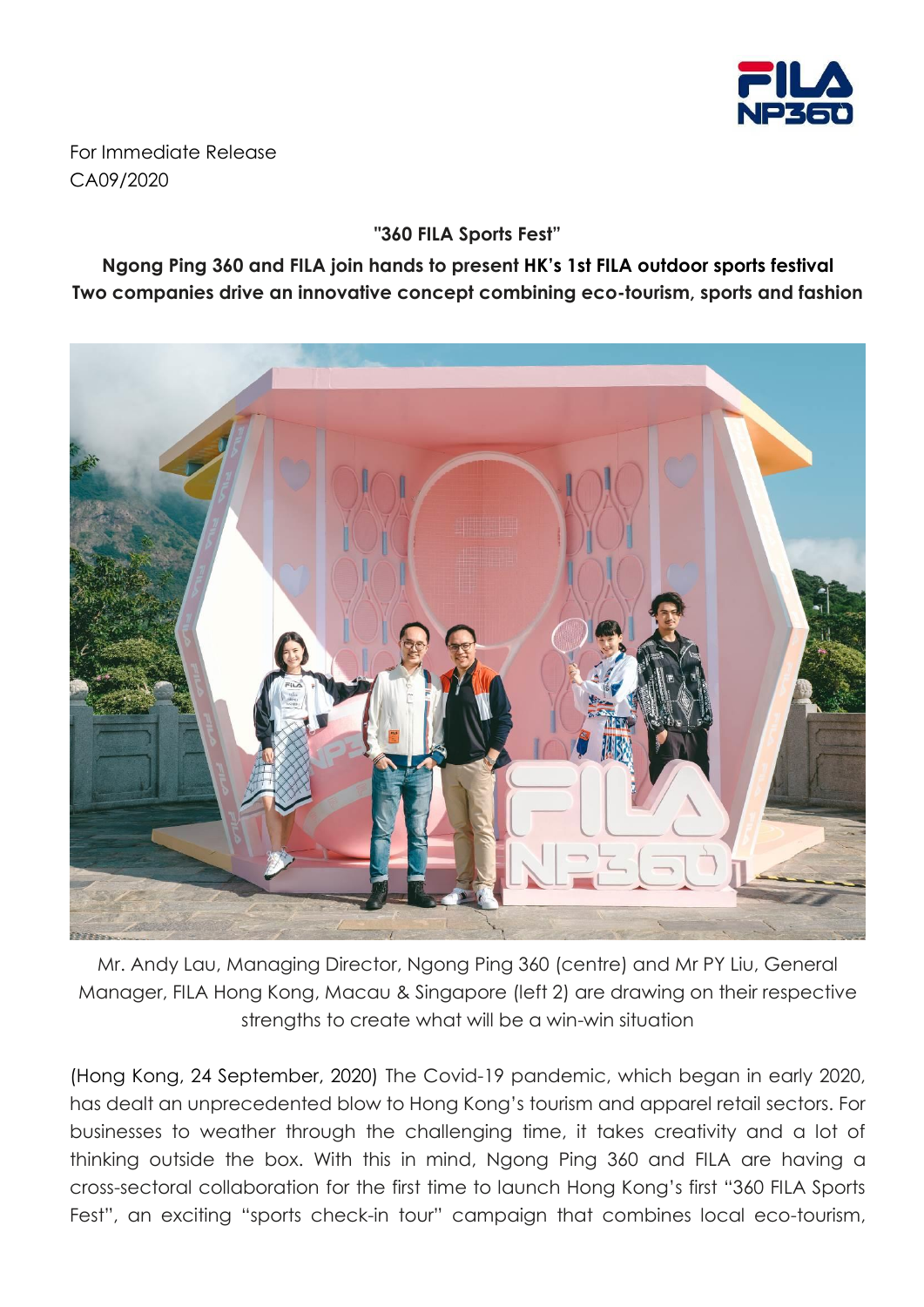

outdoor sports and fashion. To be held between 25 September and 15 November 2020, "360 FILA Sports Fest" will feature a variety of offers and fun programmes, including the "360 FILA Pass", "Candy-coloured Sports Day" themed installations, FILA Global Ambassador "BTS-themed Cable Car Cabin", Hong Kong's first–ever "FILA Tennis-themed Snapshot Gallery", and "Take The Challenge" interactive games, which will give out 30,000 NP360 · FILA Souvenirs with a total value of more than HK\$5 million. Ngong Ping 360 and FILA are drawing on their respective strengths to create what will be a win-win situation while bringing a refreshing experience to young couples, friends and families and encouraging Hong Kong people to do more outdoor sports for both physical health and spiritual well-being.

# **Synergy of two companies under the pandemic: "Sports check-in tour", a social media-worthy sports event to attract locals through**

The fickle pandemic has forced Ngong Ping 360 to suspend operation twice this year. Meanwhile, the future of the tourism industry remains uncertain. Yet despite all the challenges faced by Ngong Ping 360, one of the most important tourist attractions in Hong Kong, Mr Andy Lau, Managing Director, Ngong Ping 360, remains positive and cautiously optimistic, as he leads his team to cope with the changes of strategies in the types of Ngong Ping 360 visitors. In view of Hongkongers' new way of travelling, the team is seeking to broaden Ngong Ping 360's local client base. "360 FILA Sports Fest", which marks Ngong Ping 360's first cross-sectoral collaboration with a globally renowned sports apparel brand, is designed to promote local eco-tourism and outdoor activities while taking into account young people's "check-in" penchant for posting photos on social media. Young Hongkongers and families will take a shine to this new travel experience.

"Ngong Ping 360's choice of FILA as the partner in its first collaboration with a sports apparel brand is a well-thought-out move that aims to generate new energy through the dynamic FILA and its popularity among young people. "360 FILA Sports Fest" will feature FILA's signature candy-coloured theme and outdoor sports theme extensively on cable car cabins, installations and interactive games, enlivening and adding an interactive aspect to outdoors while encouraging people to go to nature and make the most of the outdoor fun brought by Ngong Ping 360," said Andy.

"Due to the impact of the pandemic, our cable car services have been temporarily suspended twice this year. We resumed our full services in mid September. With the easing of the pandemic tension, we hope our innovative cross-sectoral collaboration with FILA can increase the capacity in the fourth quarter. We expect that the number of local guests will increase by double digits when compared to the full resumption of services in May. While inbound tourism is still suspended, we believe that local citizens will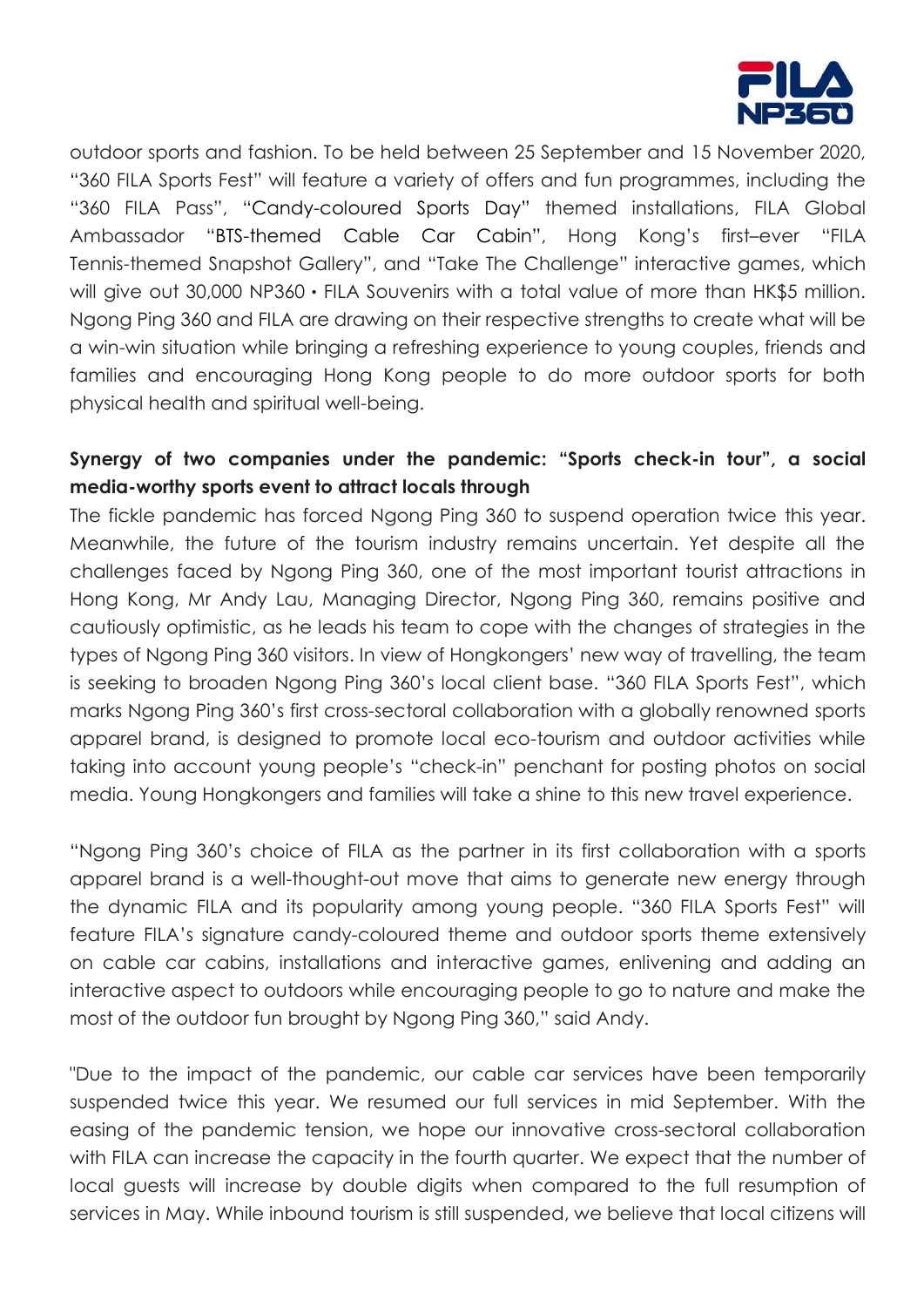

occupy a major market share in Hong Kong's tourism in the short run. The Company expects that different hot spots and corporations in the industry can support each other continuously in the future in order to revitalize Hong Kong's economy and tourism development," he said.

# **FILA's first foray to outdoor sports and great effort on strengthening physical stores and expanding online shop**

As a high-end sports apparel brand from Italy, FILA has been making an effort to strengthen its presence in the youth market in recent years. Meanwhile, Mr PY Liu, General Manager, FILA Hong Kong, Macau & Singapore is aware that as a result of the pandemic, many people in Hong Kong like outdoor activities. This has led to greater demand for sports apparel. At the same time, market competition is intensifying as sportswear designs are getting more fashionable and the boundary between fashion brands and sports apparel brands is getting blurred. All these mean sportswear brands have to be creative in order to stand out. Recently, FILA invited BTS as its global ambassador. That was coupled with the launch of a more diversified range of products, including candy-coloured designs and children's sportswear.

"Under the pandemic, consumer habits are gradually changing from in-store shopping to online shopping. To grasp the chance, FILA has strengthened its physical stores and expanded its online shop at the same time. Recently, FILA Hong Kong official online store has been launched with a view to broadening our retail channels and to maximizing the growth opportunities," said Mr Liu

"Being one of the key tourist attractions in Hong Kong, Ngong Ping 360 is always dedicated to promote eco-tourism. It is also an outdoor hot spot for local citizens. It is our pleasure to have Ngong Ping 360 as our first choice of partner. Our collaboration with Ngong Ping 360 marks the brand's first foray into the outdoor areas in Hong Kong. "360 FILA Sports Fest", a large-scale promotion event, is set to attract the city's hikers and families and will further boost FILA's online and offline market presence. We believe that citizens can gently return to their normal lives when the epidemic is slowing down. Driven by the opening of our online store, we expect a significant sales recovery in the fourth quarter. We are looking forward to the dawn," he said.

For more details about "360 FILA Sports Fest", please visit [www.np360.com.hk.](http://www.np360.com.hk/)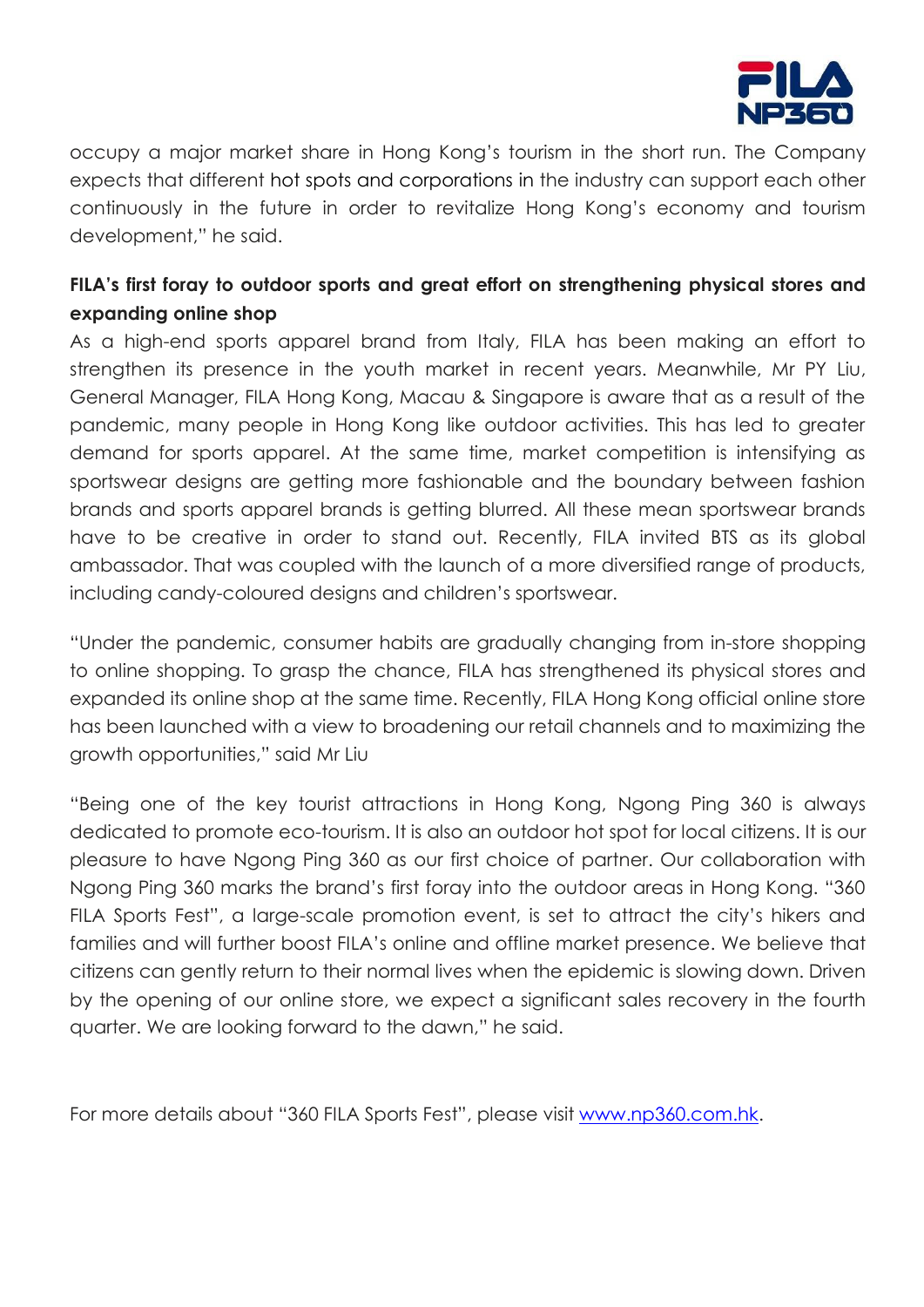

# **Appendix**:**About "360 FILA Sports Fest"**

### **"360 FILA Sports Fest"**

Period: 25 September - 15 November 2020 Time: 10am – 6pm (9:00am – 6:30pm, 1 - 4 October) Venue: Ngong Ping Village, 111 Ngong Ping Road, Lantau Island

Ngong Ping 360 and FILA have joined forces to present Hong Kong's first FILA outdoor sports festival, the "360 FILA Sports Fest", which integrates local eco-tourism, outdoor sports and trendy clothing concepts. The dynamic event will feature a multitude of social media-worthy elements, including "Candy-coloured Sports Day" themed installations, FILA Global Ambassador "BTS-themed Cable Car Cabin" and Hong Kong's first–ever "FILA Tennis-themed Snapshot Gallery" with not-to-be-missed BTS photo-taking spots. Sweat out through "Take The Challenge" interactive games, which will give out 30,000 NP360 FILA Souvenirs with a total value of more than HK\$5 million.

Campaign hashtag: #NP360 #FILAHK #360FILASports



**"Candy-coloured Sports Day"**

Venue: Ngong Ping Village's Stupa Square

Snap your meme photos with the four pastel-coloured IGable outdoor installations, namely Pink Tennis Court, Turbo Basketball Backboard, Surreal Mustard Skateboarding Track and Mint-Green Climbing Wall. Both skateboarding and sport climbing will make their debut at the sports event in Tokyo in 2021. Let's also take that as a warm-up!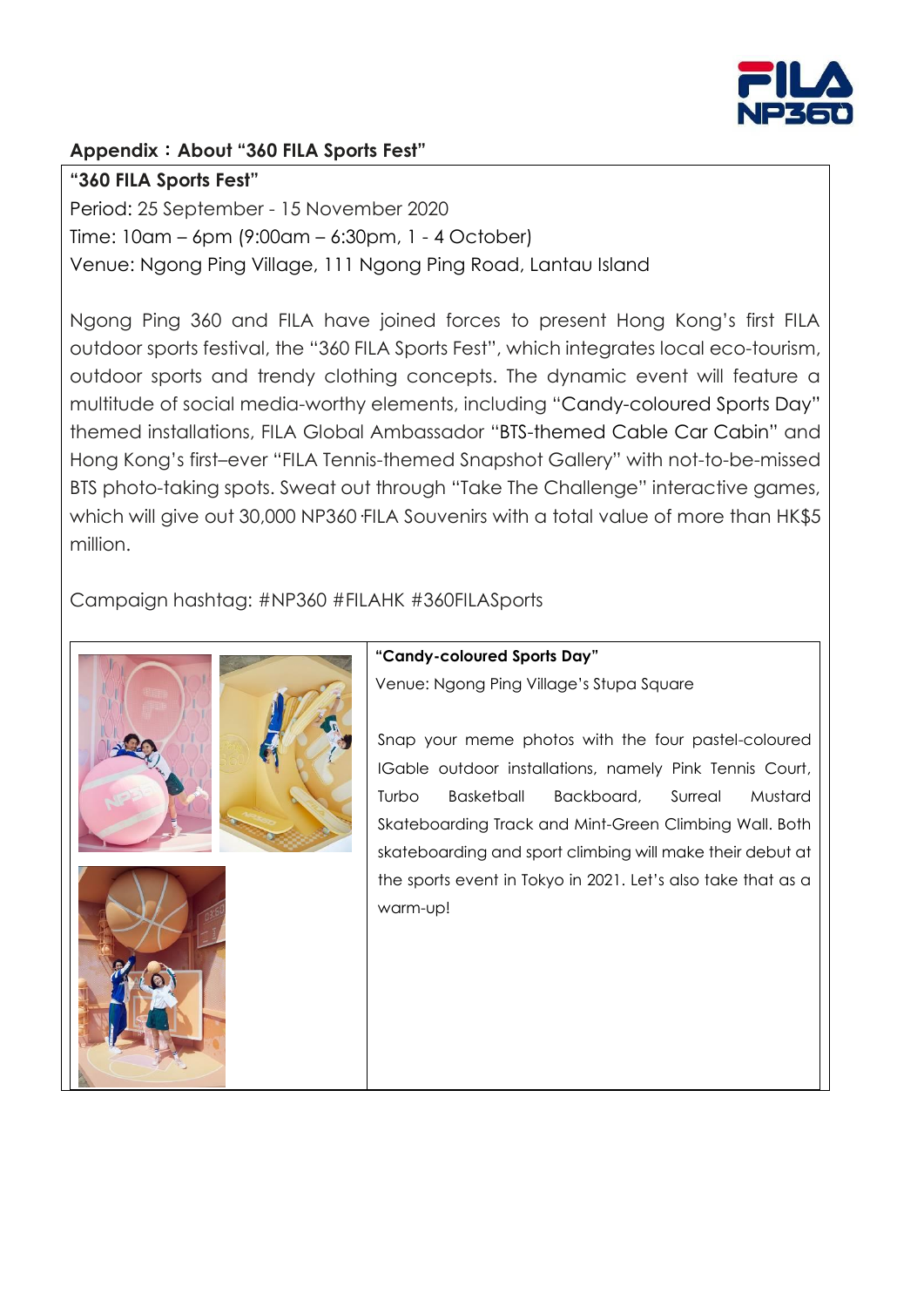



#### **Giant Bowling Match**



#### **Reaction Fencing**



**Speedy Cycle**



#### " **Take The Challenge" interactive games**

Guests with Ngong Ping 360 tickets and spending HK\$100 in one go at any merchant in Ngong Ping Village can redeem a "Take The Challenge" interactive game card. With the game card or 360 FILA Pass, you can play all three interactive games and have a chance to win a gold medal stamp.

Guests who win one gold medal stamp and post a picture featuring any of the themed installations on social media, completing with the hashtags #NP360 、 #FILAHK and #360FILASports, will win a limited-edition NP360.FILA folder. Winners of two gold medals can enter the NP360  $\cdot$  FILA Fantasy Lucky Draw and have the opportunity to win limited-edition NP360•FILA Souvenirs.

Trade promotion competition license no. 053687

#### **Giant Bowling Match**

Earn different points by knocking over different pins with the giant ball Game venue: Ngong Ping Village - Pavilion

#### **Reaction Fencing**

Touch the dots that light up randomly on the electronic target with the tip of your toy sabre. It's a game that tests your reaction time.

Game venue: Holidays 360 Information Centre

# **Speedy Cycle** As soon as the gun goes off, climb as many steps as you can. Target speed is 360km/hour. Checkpoint: You will win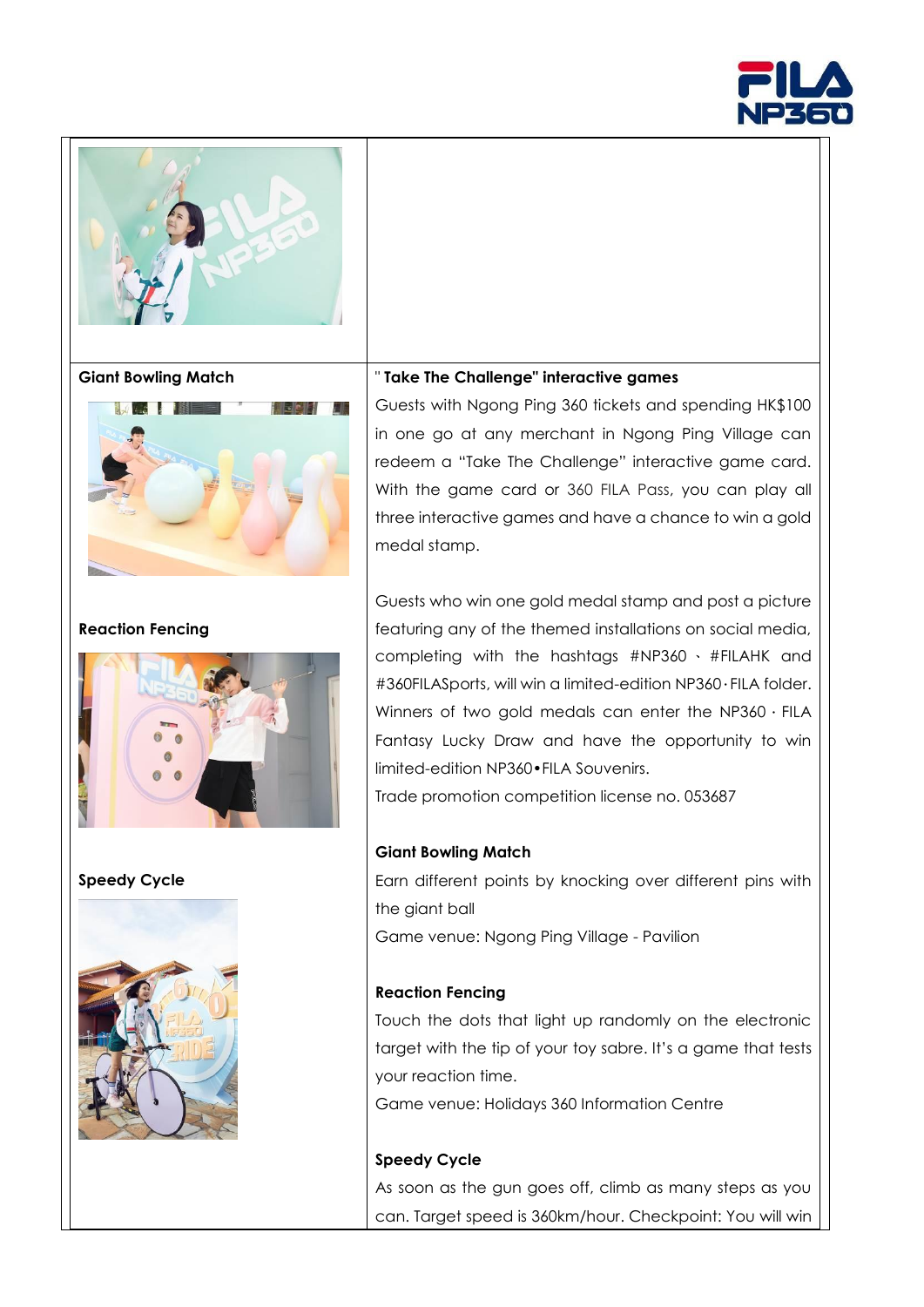



when all flash indicators, "3", "6" and "0" are on. Game venue: Ngong Ping Village - Bodhi Square

**Hong Kong's first-ever "FILA Tennis-themed Snapshot**

Venue: Ngong Ping Village – Shop 19

Go wild over the candy-coloured snapshot gallery designed with FILA Global Ambassador BTS themed photo scenes, for posting snapshots on social media. You will take a shine to the FILA Lovey Dovey Wall and Tennis Cart, the Fantasy K-pop Stage and the Mauve Coach Area. "Take The Challenge" interactive game card holders will have the privilege to access the gallery. Seize the great selfie moment!

## **An exclusive scenic K-pop journey on the "BTS-themed Cable Car Cabin"**

During the promotion period, there are 6-8 BTS-themed cable car cabins around. Get up close to their "idols" by getting a 360 FILA Pass to enjoy a wonderful free ride. This is going to be a great opportunity to have chic snapshots taken at the pop band's photo-taking spots. The scenic views out there will also keep your eyes busy.

Note: On-site reservation is required with a daily quota of 300 persons on a first-come-first-served basis.

### **Discount of HK\$348 on 360 FILA Pass on Ngong Ping 360's official website**

During the promotion period, guests purchasing a 360 FILA Pass on Ngong Ping 360's official website a day before their trip can enjoy a discount of HK\$348 (Original Price:

It includes HK\$1,800 worth of products and services: - 2 round-trip cable car rides\* (standard cabin) of Ngong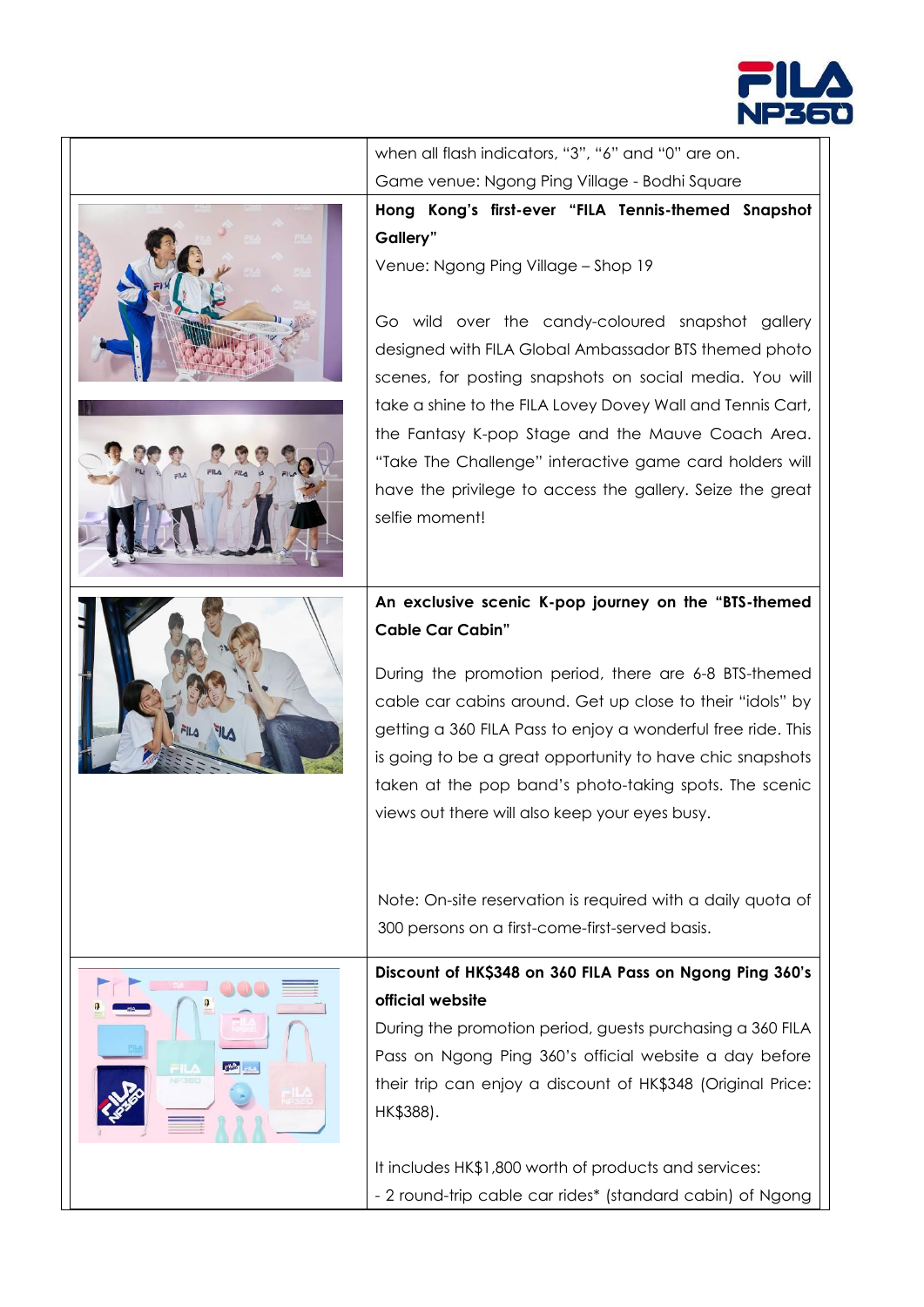

|  | <b>Ping 360</b>                                                                                                                                                                                                                          |
|--|------------------------------------------------------------------------------------------------------------------------------------------------------------------------------------------------------------------------------------------|
|  | - 5 pieces # of FILA HK\$100 coupons                                                                                                                                                                                                     |
|  | - 1 set of NP360 FILA Souvenirs<br>(2 color options available – pink or blue)<br>- 2 pieces of "Take The Challenge" game cards<br>- You can enjoy exclusive rides^ on the "BTS-themed<br>Cable Car Cabin" on or before 15 November, 2020 |
|  | *Only the same cardholder is eligible. Validity: from 25<br>September, 2020 until 24 January, 2021.                                                                                                                                      |
|  | #FILA shopping coupons are not applicable to socks,<br>hats, caps or designated products. Only one coupon<br>can be used on each product.                                                                                                |
|  | ^On-site reservation is required with a daily quota on a<br>first-come-first-served basis.                                                                                                                                               |
|  | Hong Kong residents Exclusive Offer:                                                                                                                                                                                                     |
|  | 20% off round-trip cable car ticket                                                                                                                                                                                                      |
|  | Hong Kong residents can enjoy a 20% discount upon                                                                                                                                                                                        |
|  | purchasing any round-trip cable car tickets at ticket                                                                                                                                                                                    |
|  | office at Ngong Ping 360 Tung Chung or Ngong Ping                                                                                                                                                                                        |
|  | Cable Car Terminal or official website.                                                                                                                                                                                                  |
|  | Promotion Period: From now on until 15 November 2020                                                                                                                                                                                     |

Please refer to the Terms & Conditions on-site for details of the event.

Please download the high-res photo:

<https://drive.google.com/drive/folders/1KmmWA9WdTOdsaA0ZcMAXgOX8i8d27l3T>